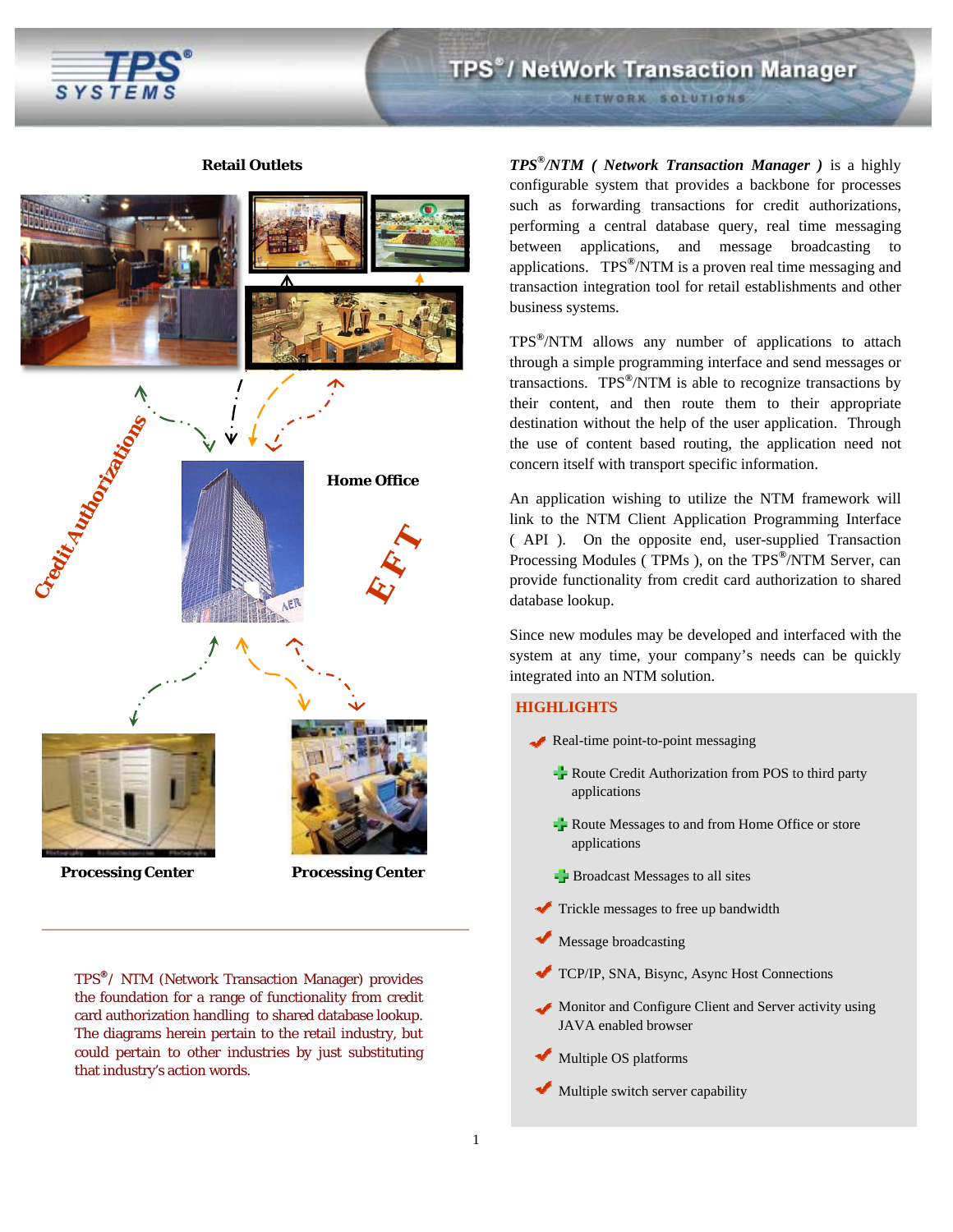# **TPS***®***/NTM Topography**

(Matching colored lines represent the path data travels)





*TPS®/NTM Client API* allows user applications to attach to the NTM system. Available in Java or C, this API consists of simple open, close, read, and write routines for allowing transactions to be sent to the NTM Server.

*TPS®/NTM Client* establishes a TCP/IP connection to a NTM Transaction Server, if one is not currently available. It will deliver the transactions to the server program, wait for transaction response messages (from server), and then give the response messages back to the application that originated the transaction message.

*TPS®/NTM Server* accepts TCP/IP connections from one or more NTM Clients. The NTM Server will then optionally convert the transaction, and route it to the appropriate Transaction Processing Module (TPM).

*TPS®/NTM GUI Interface* allows the user to remotely administer, configure and monitor the entire system via a Java enabled web browser.

*NTM Transaction Processing Module (TPMs)* execute on the NTM Server and establish a connection to the transaction host, send the transaction message via a predefined protocol (SNA, BSC, TCP/IP, etc.), wait for a transaction response message, and then give the transaction responses back to the NTM Server.

*TPS®/NTM Director* accepts TCP/IP connections from one or more NTM Clients. The director will notify the client of the best server connection available. This decision is based on server load and setup / configuration of the NTM Server.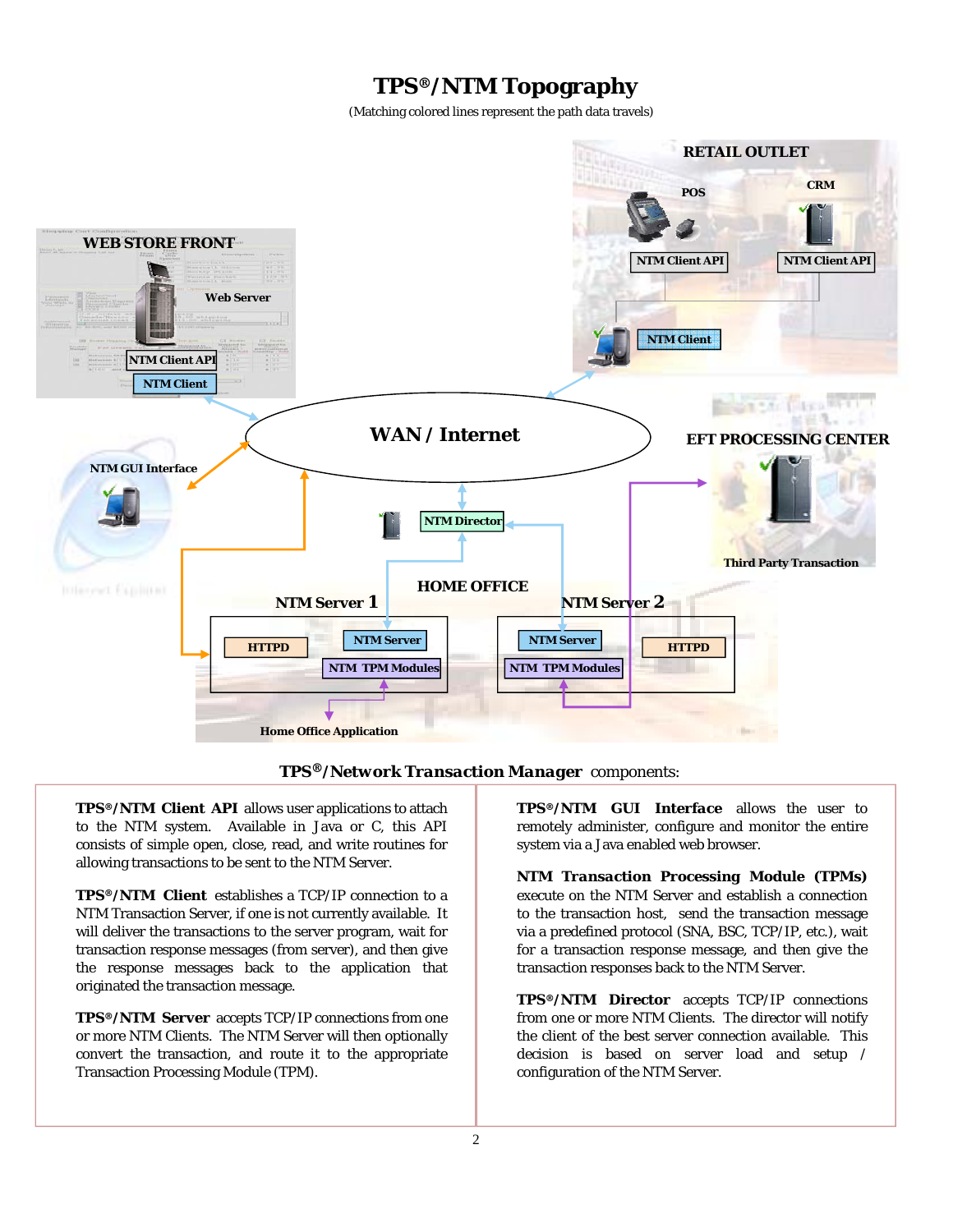|                                       |             |                |                            | xplode: TPS Network Transaction Manager |             |   |   |   |                                     |                                    |                   |                         |               | $  \mathbb{Z}$ |
|---------------------------------------|-------------|----------------|----------------------------|-----------------------------------------|-------------|---|---|---|-------------------------------------|------------------------------------|-------------------|-------------------------|---------------|----------------|
| File System Routing Client Users Help |             |                |                            |                                         |             |   |   |   |                                     |                                    |                   |                         |               |                |
| Back                                  | <b>Next</b> |                | <b>Server Monitor</b>      |                                         |             |   |   |   |                                     |                                    |                   | 3:39:19 PM              |               |                |
| Server Name                           | Port        |                | Proc ID Auto               |                                         |             |   |   |   | SSL Tlog Trace Verb Stats Updated   |                                    |                   | Active                  |               |                |
| ServerSample                          | 8400        | $\mathbf{0}$   | N                          | l N                                     | N           | Y | Y | Y |                                     |                                    |                   |                         |               |                |
| ServerSample2                         | 8601        | $\overline{0}$ | N                          | N                                       | N           | Y | Y | Y |                                     |                                    |                   |                         |               |                |
| plode                                 | 8400        | 4000           | Ÿ                          | N                                       | N           | Ÿ | Ÿ | Ÿ |                                     |                                    |                   |                         |               |                |
|                                       |             |                |                            |                                         |             |   |   |   |                                     |                                    |                   |                         | Stop<br>Start | <b>Status</b>  |
|                                       |             |                |                            |                                         |             |   |   |   |                                     |                                    |                   |                         |               |                |
| <b>Statistics</b>                     | Capture     |                | Realtime Logs   Saved Logs |                                         |             |   |   |   |                                     |                                    |                   |                         |               |                |
|                                       |             |                |                            |                                         |             |   |   |   | Server Transactions Per Second      |                                    |                   |                         |               |                |
|                                       |             |                |                            |                                         |             |   |   |   |                                     |                                    |                   | x1M                     | $x$ 1Kb       | x1             |
|                                       |             |                |                            |                                         |             |   |   |   |                                     | 200<br>1800<br>1800<br>1200<br>100 | Trans in:         |                         |               | 553            |
|                                       |             |                |                            |                                         |             |   |   |   |                                     |                                    |                   | 0                       | 41            |                |
|                                       |             |                |                            |                                         |             |   |   |   |                                     |                                    | <b>Trans Out:</b> | 0                       | 41            | 553            |
|                                       |             |                |                            |                                         |             |   |   |   |                                     |                                    | Bytes in:         | 12483                   | 361           | 348            |
|                                       |             |                |                            |                                         |             |   |   |   |                                     | <b>124509</b>                      | <b>Bytes Out:</b> | $\overline{\mathbf{c}}$ | 652           | 105            |
|                                       |             |                |                            |                                         |             |   |   |   |                                     |                                    |                   |                         |               |                |
|                                       |             |                |                            |                                         |             |   |   |   | Application Transactions Per Minute |                                    |                   |                         |               |                |
| <b>Client</b>                         | Id          | Total In       | Total Out                  |                                         | Past Minute |   |   |   |                                     |                                    |                   |                         |               |                |
| 204.62.234.56                         | I٥          | 1              |                            |                                         |             |   |   |   |                                     |                                    |                   |                         |               |                |
| 204.62.234.36                         | I٥          |                |                            |                                         |             |   |   |   |                                     |                                    |                   |                         |               |                |
| 204.62.234.26                         | 20          | 1220           | 1220                       | 1120                                    |             |   |   |   |                                     |                                    |                   |                         |               |                |
|                                       |             |                |                            |                                         |             |   |   |   |                                     |                                    |                   |                         |               |                |
|                                       |             |                |                            |                                         |             |   |   |   |                                     |                                    |                   |                         |               |                |
|                                       |             |                |                            |                                         |             |   |   |   |                                     |                                    |                   |                         |               |                |
|                                       |             |                |                            |                                         |             |   |   |   |                                     |                                    |                   |                         |               |                |

*The Server Monitor interface allows you to view activity on the server system. The monitor displays all configured NTM servers, their respective status, and a subset of the configuration parameters.* 

| File System Routing Client Users Help                     |                                  |         |      |                |            |      |       |                |            |                   |        |
|-----------------------------------------------------------|----------------------------------|---------|------|----------------|------------|------|-------|----------------|------------|-------------------|--------|
| <b>Next</b><br>Back                                       | <b>Client Updates</b>            |         |      |                |            |      |       |                | 3:43:30 PM |                   |        |
| Configuration File                                        |                                  |         |      |                |            |      |       |                |            |                   | Delete |
| $\overline{\phantom{0}}$<br>C Client<br>Generic           | Completed<br>Scheduled           |         |      |                |            |      |       |                |            |                   |        |
| C API                                                     | <b>IP Address</b>                | Config  | API? | API ID         | <b>Bak</b> | Done | Reset | Em1            | En2        | Modified          |        |
|                                                           | $\bigtriangledown$ 204.62.235.20 | Generic | N    | n              | N          | N    | Ν     | $\Omega$       | n          | 02/14/05 15:43:21 |        |
| <b>Select Targets</b>                                     | 204 62 235 21                    | Generic | N    | $\Omega$       | N          | N    | N     | $\theta$       | lū         | 02/14/05 15:43:21 |        |
| $ext{Add}$                                                | 204.62.235.22                    | Generic | N    | $\Omega$       | N          | N    | N     | $\Omega$       | l n        | 02/14/05 15:43:21 |        |
| $\overline{\mathbf{v}}$<br>IP Address 204 . 62 . 235 . 20 | 204.62.235.23                    | Generic | N    | $\Omega$       | N          | N    | N     | $\Omega$       | l n        | 02/14/05 15:43:21 |        |
|                                                           | 204.62.235.24                    | Generic | N    | $\theta$       | N          | N    | N     | $\theta$       | ۱o         | 02/14/05 15:43:21 |        |
| $\overline{v}$<br>Count 20                                | 204.62.235.25                    | Generic | N    | $\Omega$       | N          | N    | N     | $\Omega$       | 'n         | 02/14/05 15:43:21 |        |
|                                                           | 204.62.235.26                    | Generic | Ň    | ñ              | Ń          | Ñ    | N     | $\bf{0}$       | n          | 02/14/05 15:43:21 |        |
| C Default<br>C Backup<br><b>C</b> APHD                    | 204.62.235.27                    | Generic | Ň    | ō              | Ň          | Ñ    | N     | $\mathbf{0}$   | 0          | 02/14/05 15:43:21 |        |
|                                                           | 204.62.235.28                    | Generic | N    | o              | N          | Ń    | N     | n              | n          | 02/14/05 15:43:21 |        |
|                                                           | 204.62.235.29                    | Generic | N    | n              | Ν          | Ñ    | N     | n              | n          | 02/14/05 15:43:21 |        |
| F Reset client after updating                             | 204.62.235.30                    | Generic | N    | 'n             | N          | Ñ    | N     | $\overline{p}$ | $\Omega$   | 02/14/05 15:43:21 |        |
| <b>Client Address</b>                                     | 204 62 235 31                    | Generic | N    | $\theta$       | N          | N    | N     | $\theta$       | ۱o         | 02/14/05 15:43:21 |        |
|                                                           | 204.62.235.32                    | Generic | N    | $\Omega$       | N          | N    | N     | $\Omega$       | l n        | 02/14/05 15:43:21 |        |
| 204 62 234 26                                             | 204.62.235.33                    | Generic | N    | n              | N          | N    | N     | $\Omega$       | 'n         | 02/14/05 15:43:21 |        |
| 204 62 234 28                                             | 204.62.235.34                    | Generic | N    | n              | N          | Ń    | N     | $\mathbf{0}$   | l O        | 02/14/05 15:43:21 |        |
| 204 62 234 36                                             | 204.62.235.35                    | Generic | N    | $\Omega$       | N          | N    | N     | $\Omega$       | l n        | 02/14/05 15:43:21 |        |
| 204 62 234 42                                             | 204.62.235.36                    | Generic | N    | $\Omega$       | N          | N    | N     | $\Omega$       | l n        | 02/14/05 15:43:21 |        |
| 204 62 234 46                                             | 204.62.235.37                    | Generic | N    | $\mathbf{0}$   | N          | N    | N     | $\mathbf{0}$   | In         | 02/14/05 15:43:21 |        |
| 204.62.234.50                                             | 204.62.235.38                    | Generic | N    | $\theta$       | N          | Ń    | N     | $\Omega$       | ١ū         | 02/14/05 15:43:21 |        |
| 204 62 234 56                                             | 204.62.235.39                    | Generic | N    | $\overline{0}$ | N          | N    | N     | $\theta$       | o          | 02/14/05 15:43:21 |        |
| 204 62 234 61                                             |                                  |         |      |                |            |      |       |                |            |                   |        |
| 204.62.234.66                                             |                                  |         |      |                |            |      |       |                |            |                   |        |
| 204.62.234.77                                             |                                  |         |      |                |            |      |       |                |            |                   |        |
| 204.62.234.87<br>$\overline{\phantom{a}}$                 |                                  |         |      |                |            |      |       |                |            |                   |        |

*The Client Updates interface allows you to schedule configuration updates for clients connecting to a Director enabled system. Updates are performed when a client connects to a director process.* 

## **BENEFITS**

- Enables dependable, fully automated movement of data and transactions among multiple delivery channels and disparate systems thereby helping organizations to lower their total cost of information sharing.
- Allows organizations to have a competitive advantage as the change towards real-time connectivity and interactive communications progresses in the  $21<sup>st</sup>$ century.
- S Provides potent and efficient management and conversion of data communication.
- Sis Specially designed to support high throughput transaction processing requirements for various core processing applications, business functions, web and e-Commerce initiatives.
- S Enables organizations to migrate to newer technologies while preserving their investments in existing hardware and software.
- S Offers unparalleled performance, reliability, high availability, security and scalability to handle many critical enterprise-wide computing endeavors.
- Proven server/client architecture supports diverse network communication environments, standards-based open systems platforms, and strategic host connections.
- S Intelligent browser-based management, monitoring, configuration, and reporting capabilities provide for effective deployment, administration and ease-ofuse.